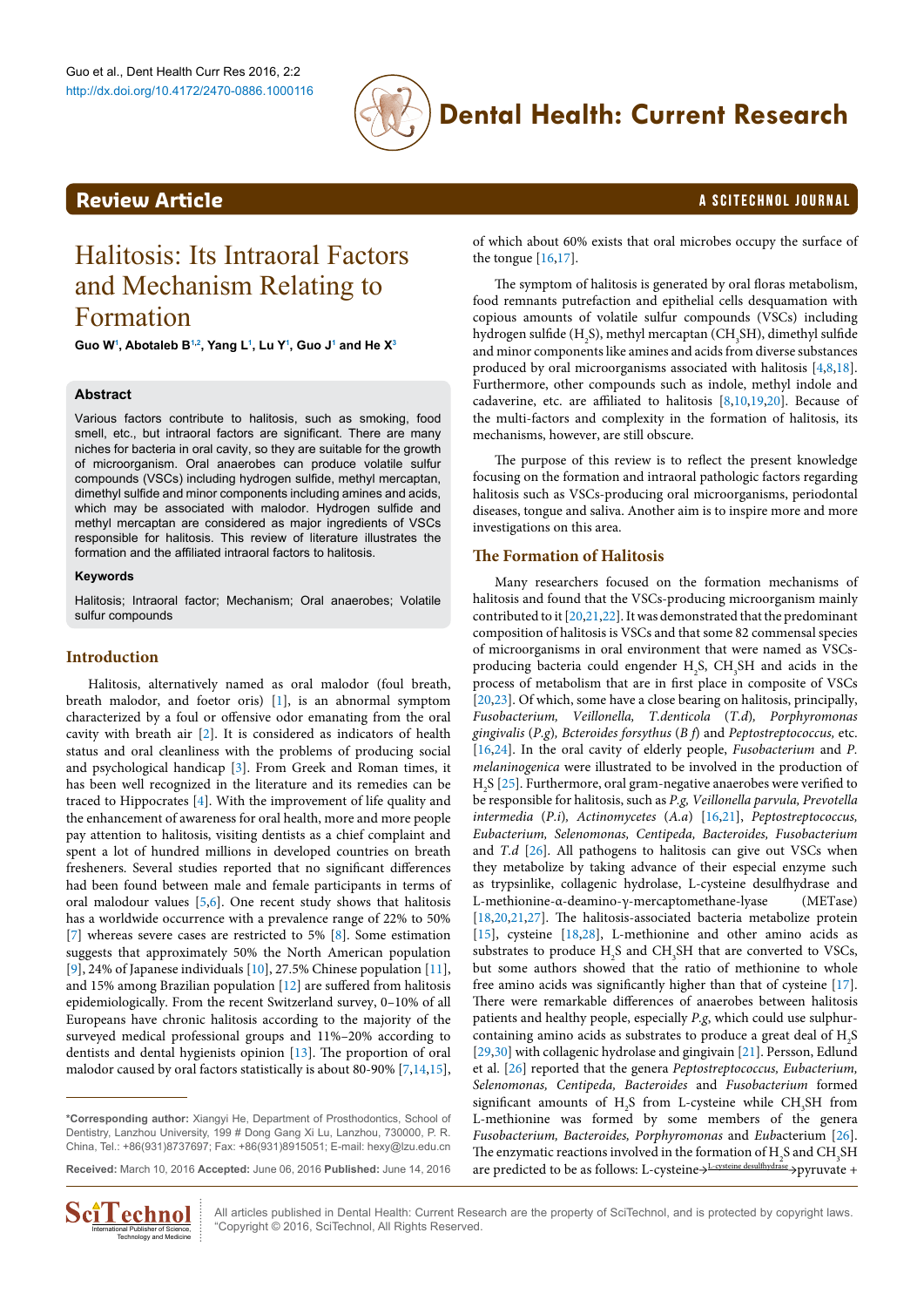### *doi:http://dx.doi.org/10.4172/2470-0886.1000116*

ammonia + H<sub>2</sub>S, L-methionine→<sup>METase</sup>→α-ketobutyrate + ammonia +  $CH<sub>3</sub>SH$  [[20](#page-3-7)]. Moreover, these oral gram-negative anaerobes are able to cause a corresponding decrease in oxidation-reduction potentials (Eh) and at the same time a low Eh favours oral putrefaction and halitosis occurrence [[28](#page-3-15)].

Additionally, *H. pylori* have been shown to produce H<sub>2</sub>S and  $CH<sub>3</sub>SH$ , which could contribute to the development of halitosis [[31](#page-3-27)]. *H. pylori* presence in the oral cavity may be only transient due to the gastric reflux [[32](#page-3-28)]. A recent study showed clear association between gastric *H. pylori* and occurrence of halitosis and coated tongue, and eradication of this infection on the contrary significantly improve halitosis and coated tongue [[33](#page-3-29)]. Other recent studies have indicated a possible involvement of *H. pylori* in the pathogenesis of halitosis and glossitis, and even periodontitis as well [\[34\]](#page-3-30).

### **Intraoral related factors to halitosis**

The mouth harbors hundreds of bacterial species with various nutritional preferences and provides various microbiological niches in human ecology, such as saliva, dental plaque, periodontal pocket, gingival crevicular fluid (GCF), gingival pocket and tongue etc. [\[2,](#page-2-1)[16](#page-3-3)[,23](#page-3-10)[,35\]](#page-3-31). Recently, some researchers [\[2](#page-2-1),[29](#page-3-16)[,22\]](#page-3-9) found that the process of developing bad breath is similar to that noted in the progression of gingivitis/periodontitis. Meanwhile, many investigations and experiments focused on the intraoral factors of halitosis respectively.

#### **Intraoral niches for VSCs-producing flora**

The main anatomical sources of VSCs identified in the oral cavity are the tongue and gingival sulcus [\[36\]](#page-3-32). Researchers suggest that the tongue plays an important role in the production of halitosis [[7,](#page-2-6)[16,](#page-3-3)[27](#page-3-14)]. The surface morphologic characteristics of the tongue dorsum provide additional irregularities such as fissures, grooves and depapillated areas that may serve as retention areas for harboring bacteria, and the papillary structure on the dorsum represents a unique ecological niche in the oral cavity, offering a large surface area that favors the accumulation of oral debris and microorganism [[16](#page-3-3)[,20,](#page-3-7)[37\]](#page-3-33). Furthermore, there is a visible white-brownish layer adhered to the dorsum of the tongue, which is named tongue coating or tongue biofilm, and is considered as a particular niche on the dorsum of tongue composed of desquamated epithelial cells, blood cells and metabolites, nutrients and bacteria [\[20,](#page-3-7)[38\]](#page-3-34). Tongue biofilm is anyhow much more of importance by a wide variability and diversity of bacteria, with a high proportion of anaerobic bacteria [[39\]](#page-3-35), including *P.g, A.a, Spirochaetes, P.i* [[38](#page-3-34)], *E. Corrodens*  and *oral spirochetes* [\[40\]](#page-3-36). Gordon et al. [[41](#page-3-37)] were the first to analyze the tongue microbiota and they identified several anaerobic species (*Bacteroides, Fusobacteria spp, Peptococcus* and *Peptostreptococcus*) among the prominent cultivable microorganisms [[42\]](#page-3-38). In 80%-90% of cases, bacterial activities especially on the dorsum of the tongue are implicated [\[7\]](#page-2-6), so that tongue coating is the major factor in halitosis [[16](#page-3-3)[,38\]](#page-3-34). Thus, with its anatomic and formative characteristics, tongue coating is referred to as one of the major sources of VSCs responsible for main components of halitosis [\[7](#page-2-6),[20](#page-3-7)[,34,](#page-3-30)[43,](#page-3-18)[44](#page-3-39)]. In addition a Brazilian study [\[44\]](#page-3-39) has found that high tongue coating levels were related with more VSCs counts and found a significant correlation between VSCs and tongue coating scores for all age groups, which was the similarly reported by Hinode et al. [\[45\]](#page-3-40) and Liu et al. [[11](#page-2-10)] whom also found that no statistically significant relation was observed among the VSCs levels considering age, bleeding and periodontal pockets sites. In a Japanese study, the numbers of total bacteria and

H2 S-producing bacteria in the tongue biofilm in the malodorous group were statistically higher than those in the non-odorous group [[16](#page-3-3),[43](#page-3-18)]. Another research investigated the relationship between halitosis and tongue microbiota in tongue biofilm samples via realtime PCR and found that anaerobes like *P.g*, *Tannerella forsythia, P. i*, *Prevotella nigrescens* and *T.d* might contribute greatly to VSCs production [\[46](#page-3-19)], while other study reported that an increase in the number of H<sub>2</sub>S-producing bacteria such as *Prevotella spp* as well as *Veillonella* and *Actinomyces* in tongue coating sample responsible for oral malodour [\[47\]](#page-3-20). The most studies showed a positive correlation between the clinical parameters of halitosis and total bacterial numbers, as well as that and *Prevotella intermedia, Fusobacterium nucleatum* and *Campylobacter rectus* concentrations in the tongue coating samples. However, there was no similar correlation with respect to the saliva samples [\[5\]](#page-2-4). Some researchers stated that the tongue dorsum and tongue coating played a more important role in the formation of halitosis than periodontal diseases [\[6](#page-2-5)[,27](#page-3-14)]. José R et al. [[48](#page-3-21)] also reported that tongue biofilm seems to be directly involved in the production of oral halitosis and may have an important role in the success of periodontitis therapy since it is a potential reservoir for periodontal pathogens. Other structures on the tongue dorsum were confirmed that the presence of deep fissures was related to the twice counts of bacteria and to the noticeable higher mouth and tongue odor scores [\[16](#page-3-3)[,27\]](#page-3-14).

Saliva played a positive role in the formation of halitosis [[49\]](#page-3-22). Saliva, containing a multitude of desquamated oral epithelial cells, leukocytes, bacteria, food residues and a little of proteins and enzymes, is a feasible culture for oral bacteria. As a result, external degeneration of saliva provides substrates to be oxidized as VSCs [[49](#page-3-22),[50](#page-3-23)]. Besides, the pH, Eh and the quantity of saliva also are effective in the formation of malodor [[51](#page-3-24)]. The higher density of hydrogen ions and the larger quantity of saliva refrain or mitigate oral malodorous formation, whereas neutrality and alkalinity of saliva promote production of malodor. The pH value on the surfaces of oral mucosa is mainly determined by the fermentative and putrefactive activities of the adhered bacteria, and these acid-base processes are of importance for regulating the formation of halitosis [[49](#page-3-22)]. According to microbiota in saliva, the previous reports suggested that *P. g* and *P. i* in saliva contribute to oral malodour [[52](#page-3-25)]. However, recently it has been found that there was no positive correlation between specific oral bacterial species in resting saliva and VSCs concentrations [\[5\]](#page-2-4). The comparison of microbial profile with VSCs levels showed a weak positive correlation of *P. g, F. n* and *T. f* count with Organoleptic and Tanita score. A quantitative analysis of *P. g, F. n, T. f* and *T. d* in the saliva, on the tongue coating, and in the subgingival plaque of patients with oral malodor using real time PCR showed correlation between increased VSCs levels and increased levels of *P. g* and *T. f* in subgingival sample and *F. n* in tongue coating [\[53\]](#page-3-26).

Dental plaque especially materia alba, gingival pocket, periodontal pocket, and gingival crevicular fluid serve the formation of halitosis as important niches for VSCs-producing bacteria. These niches provide suitable microbial ecosystem for the development and growth of diverse and plentiful oral flora.

#### **Periodontal diseases and halitosis**

By the examination of gas chromatography, the amount of VSCs and CH<sub>3</sub>SH/H<sub>2</sub>S ratio in mouth air from patients with periodontal involvement were 8 times greater than those of control subjects [\[17\]](#page-3-4) and these two parameters increased in proportion to the bleeding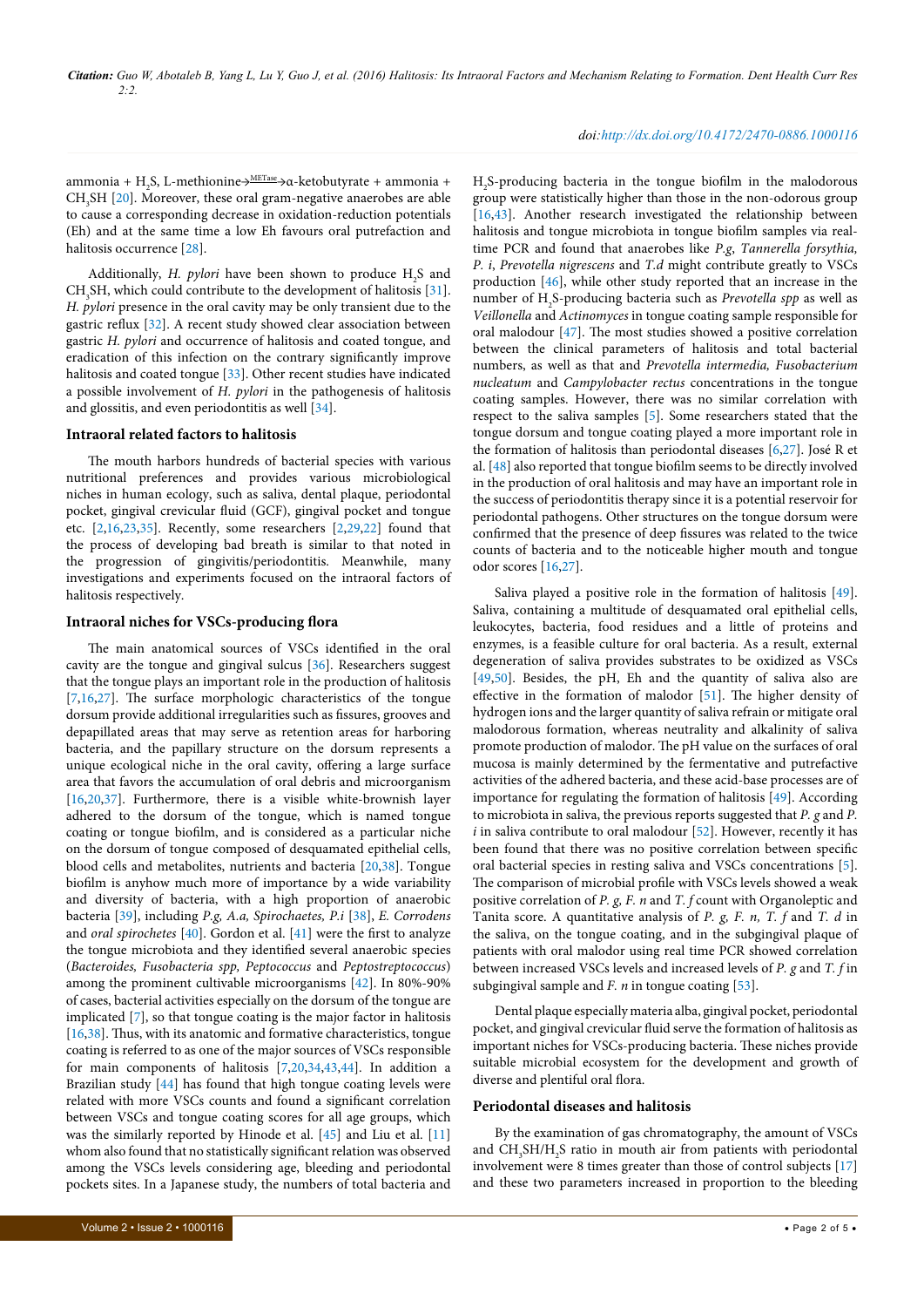index and probing depth in another investigation [\[38\]](#page-3-34). Many studies confirmed that the primary causative microbes for halitosis were similar to the periodontopathic bacteria to some extent [\[16](#page-3-3)[,41,](#page-3-37)[48](#page-3-21)], such as *P. g, P. i, A. a*, and *T. d* [\[2](#page-2-1)[,21](#page-3-8)[,29,](#page-3-16)[54](#page-3-41)], so that periodontal disease–associated bacteria are capable of producing large amounts of VSCs [[20](#page-3-7)]. Furthermore, gingival diseases and periodontitis might lead to halitosis  $[3,17,54]$  $[3,17,54]$  $[3,17,54]$  $[3,17,54]$  $[3,17,54]$  due to the maturation of subgingival plaque suitable for the growth of anaerobes in periodontal pocket. Meanwhile, VSCs could destroy periodontal tissues in turn [\[29,](#page-3-16)[55](#page-3-42)]. An increasing volume of evidence is demonstrating that extremely low concentrations of many of these compounds are highly toxic to tissues [[55\]](#page-3-42). It can increase the permeability of the oral mucosa [[56](#page-3-43)] and decrease protein or collagen synthesis [[57,](#page-3-44)[58](#page-3-45)]. These compounds are highly toxic, especially  $CH<sub>3</sub>SH$  [10].  $H<sub>2</sub>S$ ,  $CH<sub>3</sub>SH$ and other substances could prevent fibroblasts or collagen from synthesis [\[22,](#page-3-9)[55\]](#page-3-42) and inhibit cell migration in periodontal ligament cells [\[59\]](#page-3-46), then invade into deeper tissue directly to make kinds of toxin devastate periodontal tissues. The presence of  $\mathrm{CH}_{_{3}}\mathrm{SH}$  within a periodontal pocket was involved in the induction or progression of periodontal disease [[22\]](#page-3-9). The increase in the ratio of CH<sub>3</sub>SH to H<sub>2</sub>S in human gingival crevicular sites was correlated with deeper pockets or bleeding pockets [\[60\]](#page-3-47). In addition,  $\mathrm{CH_{3}SH}$  also increases permeability of intact mucosa and stimulates production of cytokines which have been associated with periodontal disease [\[55\]](#page-3-42). Consequently, some periodontopathic bacteria produce VSCs, which cause halitosis, aggravate periodontal diseases as well in the same time. Some studies, however, showed that there was a much weaker association between VSCs and periodontal conditions [[44,](#page-3-39)[61](#page-3-48)]. These observations tend to suggest that oral malodour is not caused by periodontal disease alone, but by a combination of factors, including periodontal conditions and tongue coating.

Oral healthcare is obviously paying more and more attention along with more attention nowdays. Due to the psychological and physical harm as a kind of oral disease, halitosis is drawing more and more attention from dentists and researchers. From mouth access, external supplies of various foods are passed and nearly 400 species of microorganisms could be identified [\[29\]](#page-3-16). Oral cavity provides a favorable condition for the survival and development of diverse and numerous oral flora, owing to its proper temperature, humidity and food remnants. Of these oral floras, anaerobes such as *P.g, Veillonella parvula, P.i* and *Actinomycetes,* etc. are found in dental plaque, periodontal pocket, tongue coating and saliva, and confirmed as the pathogens for halitosis to engender  $H_2S$ ,  $CH_3SH$ , indole, etc. in the progress of metabolism [\[2](#page-2-1)]. Recently it has been investigated that the microbial profile of the tongue dorsum showed maximum counts of *F.n* followed by *P.g* and *T.f* [[53](#page-3-26)]. Rotten food residue and decomposed cells play a role in halitosis as well. Candidiasis, mouth dryness, caries, open root canals, neglected prostheses or insufficient oral hygiene also lead to halitosis often [\[13,](#page-3-0)[62](#page-4-3)]. So, the most importantly related factors to halitosis are VSCs-producing bacteria, and the action of periodontal pocket, tongue dorsum coating and saliva. Meanwhile, VSCs products make an aggravation in periodontal diseases, and vice versa more VSCs components.

Considering the formation and related factors of halitosis, the initial treatment strategy should focus on the exact cause and on oral hygiene [[63](#page-4-4)]. Except for oral health instruction, necessary treatments are used for the patients with halitosis [[64\]](#page-4-5). The patients with halitosis should destroy oral niches for VSCs-producing, using mechanical and medical means. Most approaches were found to be inefficient and/ or short lasting. The most successful treatment involved mechanical

#### *doi:http://dx.doi.org/10.4172/2470-0886.1000116*

debridement (including tooth brushing, flossing, chewing gums and tongue cleaning), possibly combined with the use of an antimicrobial mouth rinse, such as chlorhexidine, cetylpiridinium chloride and zinc lactate [[22,](#page-3-9)[48](#page-3-21)[,64](#page-4-5)[,65](#page-4-6)]. Several previous and recent studies reported that breath odor and tongue coating status, tongue coating scores, concentrations of  $\rm CH_{_{3}}SH$  and total VSCs are improved after instructions on tongue brushing or with patients who had the habit of tongue cleaning [[5,](#page-2-4)[66\]](#page-4-7). Investigators have showed that the mouth rinse is efficient, which contains metal ions, especially zinc, that inhibit odor formation because of its affinity to sulphur compounds [[63,](#page-4-4)[67](#page-4-8)]. Thus, tongue cleaning is an effective method for preventing or improving halitosis.

Better education of both the public and dental professionals as to the most frequent cause of halitosis, insufficient oral hygiene, might elevate the level of compliance by patients [[64\]](#page-4-5). It is necessary to make oral examination regularly for them. Also, the patients with halitosis should avoid smell-producing foods and habit with those such as garlic, onion, smoke, etc...

The formation and mechanism of VSCs for halitosis are partially crystallized according to the current literature. The oral ecology and the interaction among microorganisms and saliva, tongue coating, the dorsum of tongue and embrasure of gingival papilla are expected for further researches on mechanism, prevention and treatment of halitosis.

Halitosis caused by oral pathologic causes is associated with anaerobes in the oral niches including periodontal area, dental plaque, tongue, GCF and saliva, which can produce VSCs in metabolization. This article concludes the formation mechanisms of halitosis and its intraoral related factors, such as niches for VSCs-producing bacteria and periodontal diseases.

#### **References**

- <span id="page-2-0"></span>1. [Gokdogan O, Catli T, Ileri F \(2015\) Halitosis in otorhinolaryngology practice.](http://www.ncbi.nlm.nih.gov/pubmed/25938086)  [Iran J Otorhinolaryngol 27: 145-153.](http://www.ncbi.nlm.nih.gov/pubmed/25938086)
- <span id="page-2-1"></span>2. [Morita M, Wang HL \(2001\) Association between oral malodor and adult](http://www.ncbi.nlm.nih.gov/pubmed/11493349)  [periodontitis: a review. J Clin Periodontol 28: 813-819.](http://www.ncbi.nlm.nih.gov/pubmed/11493349)
- <span id="page-2-2"></span>3. [Tonzetich J \(1978\) Oral malodour: an indicator of health status and oral](http://www.ncbi.nlm.nih.gov/pubmed/279515)  [cleanliness. Int Dent J 28: 309-319.](http://www.ncbi.nlm.nih.gov/pubmed/279515)
- <span id="page-2-3"></span>4. [Sreenivasan PK, Furgang D, Zhang Y, DeVizio W, Fine DH \(2005\)](http://www.ncbi.nlm.nih.gov/pubmed/15449114)  [Antimicrobial effects of a new therapeutic liquid dentifrice formulation on oral](http://www.ncbi.nlm.nih.gov/pubmed/15449114)  [bacteria including odorigenic species. Clin Oral Investig 9: 38-45.](http://www.ncbi.nlm.nih.gov/pubmed/15449114)
- <span id="page-2-4"></span>5. [Amou T, Hinode D, Yoshioka M, Grenier D \(2014\) Relationship between](http://www.ncbi.nlm.nih.gov/pubmed/23890391)  [halitosis and periodontal disease - associated oral bacteria in tongue](http://www.ncbi.nlm.nih.gov/pubmed/23890391)  [coatings. Int J Dent Hyg 12: 145-151.](http://www.ncbi.nlm.nih.gov/pubmed/23890391)
- <span id="page-2-5"></span>6. [Miyazaki H, Sakao S, Katoh Y, Takehara T \(1995\) Correlation between](http://www.ncbi.nlm.nih.gov/pubmed/7473010)  [volatile sulphur compounds and certain oral health measurements in the](http://www.ncbi.nlm.nih.gov/pubmed/7473010)  [general population. J Periodontol 66: 679-684.](http://www.ncbi.nlm.nih.gov/pubmed/7473010)
- <span id="page-2-6"></span>7. [Akaji EA, Folaranmi N, Ashiwaju O \(2014\) Halitosis: a review of the literature](http://www.ncbi.nlm.nih.gov/pubmed/25525639)  [on its prevalence, impact and control. Oral Health Prev Dent 12: 297-304.](http://www.ncbi.nlm.nih.gov/pubmed/25525639)
- <span id="page-2-7"></span>8. [Chomyszyn-Gajewska M \(2012\) Contemporary views on etiology and](http://www.ncbi.nlm.nih.gov/pubmed/23750442)  [pathogenesis of halitosis. Przegl Lek 69: 1293-1296.](http://www.ncbi.nlm.nih.gov/pubmed/23750442)
- <span id="page-2-8"></span>9. [Lee SS, Zhang W, Li Y \(2007\) Halitosis update: a review of causes, diagnoses,](http://www.ncbi.nlm.nih.gov/pubmed/17612364)  [and treatments. J Calif Dent Assoc 35: 258-260, 262, 264-8.](http://www.ncbi.nlm.nih.gov/pubmed/17612364)
- <span id="page-2-9"></span>10. [Scully C, el-Maaytah M, Porter SR, Greenman J \(1997\) Breath odor:](http://www.ncbi.nlm.nih.gov/pubmed/9298358)  [etiopathogenesis, assessment and management. Eur J Oral Sci 105: 287-](http://www.ncbi.nlm.nih.gov/pubmed/9298358) [293.](http://www.ncbi.nlm.nih.gov/pubmed/9298358)
- <span id="page-2-10"></span>11. [Liu XN, Shinada K, Chen XC, Zhang BX, Yaegaki K, et al. \(2006\) Oral](http://www.ncbi.nlm.nih.gov/pubmed/16367853)  [malodor-related parameters in the Chinese general population. J Clin](http://www.ncbi.nlm.nih.gov/pubmed/16367853)  [Periodontol 33: 31-36.](http://www.ncbi.nlm.nih.gov/pubmed/16367853)
- <span id="page-2-11"></span>12. [Nadanovsky P, Carvalho LB, Ponce de Leon A \(2007\) Oral malodour and its](http://www.ncbi.nlm.nih.gov/pubmed/17241439)  [association with age and sex in a general population in Brazil. Oral Dis 13:](http://www.ncbi.nlm.nih.gov/pubmed/17241439)  [105-109.](http://www.ncbi.nlm.nih.gov/pubmed/17241439)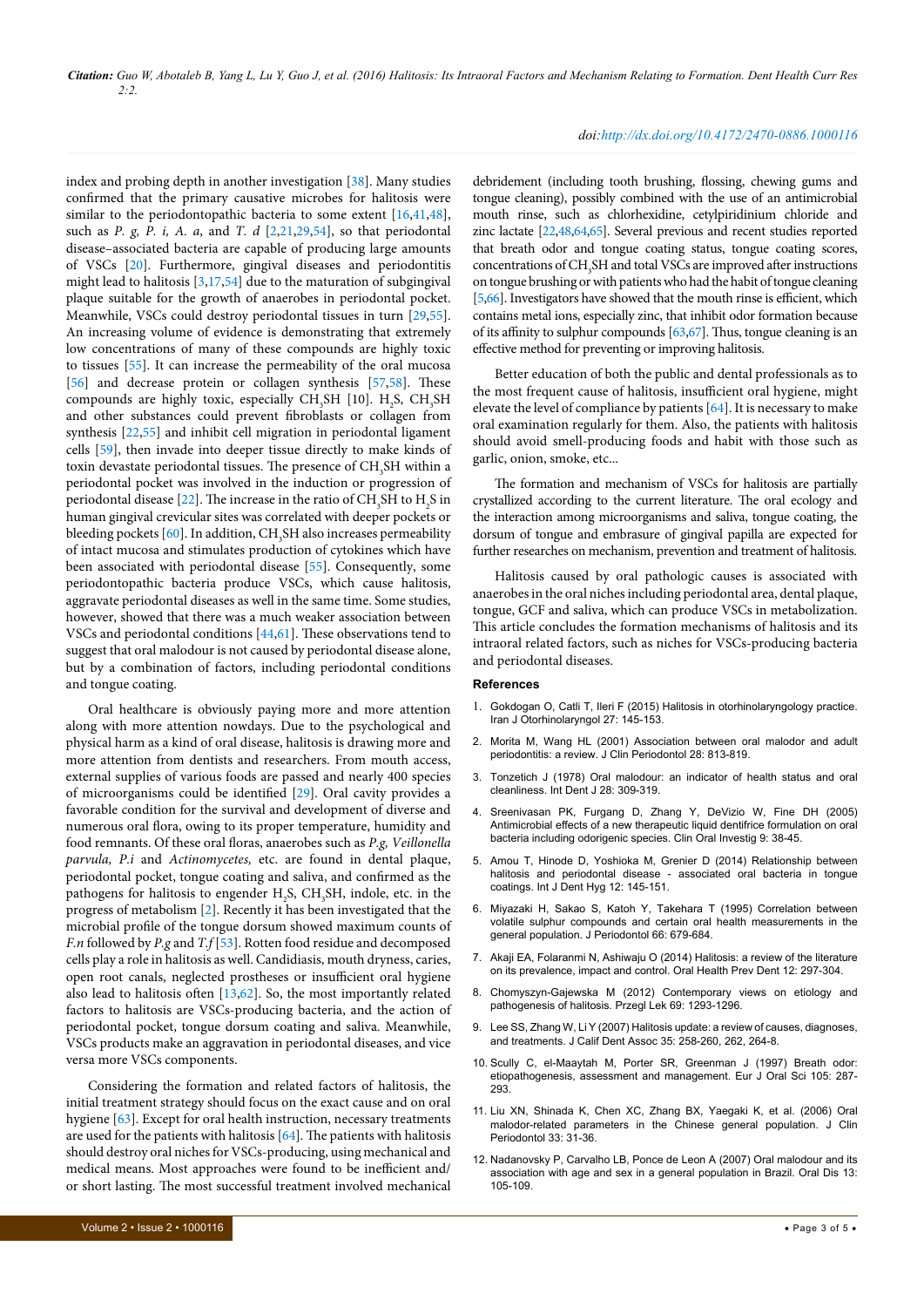*Citation: Guo W, Abotaleb B, Yang L, Lu Y, Guo J, et al. (2016) Halitosis: Its Intraoral Factors and Mechanism Relating to Formation. Dent Health Curr Res 2:2.*

### *doi:http://dx.doi.org/10.4172/2470-0886.1000116*

- <span id="page-3-0"></span>13. [Roth B, Oppliger N, Filippi A \(2014\) Knowledge of different medical and](http://www.ncbi.nlm.nih.gov/pubmed/25503646)  [dental professional groups in Switzerland about halitosis. Swiss Dent J 124:](http://www.ncbi.nlm.nih.gov/pubmed/25503646)  [1302-1312.](http://www.ncbi.nlm.nih.gov/pubmed/25503646)
- <span id="page-3-1"></span>14. [Spielman AI, Bivona P, Rifkin BR \(1996\) Halitosis. A common oral problem.](http://www.ncbi.nlm.nih.gov/pubmed/9002736)  [N Y State Dent J 62: 36-42.](http://www.ncbi.nlm.nih.gov/pubmed/9002736)
- <span id="page-3-2"></span>15. [Feller L, Blignaut E \(2005\) Halitosis: a review. SADJ 60: 17-19.](http://www.ncbi.nlm.nih.gov/pubmed/15861957)
- <span id="page-3-3"></span>16. [De Boever EH, Loesche WJ \(1995\) Assessing the contribution of anaerobic](http://www.ncbi.nlm.nih.gov/pubmed/7594010)  [microflora of the tongue to oral malodor. J Am Dent Assoc 126: 1384-1393.](http://www.ncbi.nlm.nih.gov/pubmed/7594010)
- <span id="page-3-4"></span>17. [Yaegaki K, Sanada K \(1992\) Biochemical and clinical factors influencing oral](http://www.ncbi.nlm.nih.gov/pubmed/1474480)  [malodor in periodontal patients. J Periodontol 63: 783-789.](http://www.ncbi.nlm.nih.gov/pubmed/1474480)
- <span id="page-3-5"></span>18. Hughes FJ, McNab R (2008) Oral malodour - a review. Arch Oral Biol 53:S1- S7.
- <span id="page-3-6"></span>19. Kleinberg I, Codipilly M (1999) Modeling of the oral malodor system and methods of analysis. Quintessence Int 30:357-369.
- <span id="page-3-7"></span>20. Nakano Y, Yoshimura M, Koga T (2002) Correlation between oral malodor and periodontal bacteria. Microbes Infect 4: 679-683.
- <span id="page-3-8"></span>21. [Allaker RP \(2010\) Investigations into the micro-ecology of oral malodour in](http://www.ncbi.nlm.nih.gov/pubmed/21386208)  [man and companion animals. J Breath Res 4: 017103.](http://www.ncbi.nlm.nih.gov/pubmed/21386208)
- <span id="page-3-9"></span>22. [Yoshimura M, Nakano Y, Yamashita Y, Oho T, Saito T, et al. \(2000\) Formation](http://www.ncbi.nlm.nih.gov/pubmed/11083813)  [of methyl mercaptan from L-methionine by Porphyromonas gingivalis. Infect](http://www.ncbi.nlm.nih.gov/pubmed/11083813)  [Immun 68: 6912-6916.](http://www.ncbi.nlm.nih.gov/pubmed/11083813)
- <span id="page-3-10"></span>23. [Takahashi N \(2005\) Microbial ecosystem in the oral cavity: Metabolic diversity](http://endoexperience.com/userfiles/file/oRAL_eCOSYSTEMS.pdf)  [in an ecological niche and its relationship with oral diseases. International](http://endoexperience.com/userfiles/file/oRAL_eCOSYSTEMS.pdf)  [Congress Series 1284: 103-112.](http://endoexperience.com/userfiles/file/oRAL_eCOSYSTEMS.pdf)
- <span id="page-3-11"></span>24. [Rosenberg M, Kozlovsky A, Gelernter I, Cherniak O, Gabbay J, et al. \(1995\)](http://www.ncbi.nlm.nih.gov/pubmed/7560419)  [Self-estimation of oral malodor. J Dent Res 74: 1577-1582.](http://www.ncbi.nlm.nih.gov/pubmed/7560419)
- <span id="page-3-12"></span>25. [Senpuku H, Tada A, Yamaga T, Hanada N, Miyazaki H \(2004\) Relationship](http://www.dent.niigata-u.ac.jp/prevent/english/niigata_study.html)  [between volatile sulphide compounds concentration and oral bacteria species](http://www.dent.niigata-u.ac.jp/prevent/english/niigata_study.html)  [detection in the elderly. J Int Dent 54: 149-153.](http://www.dent.niigata-u.ac.jp/prevent/english/niigata_study.html)
- <span id="page-3-13"></span>26. [Persson S, Edlund MB, Claesson R, Carlsson J \(1990\) The formation of](http://www.ncbi.nlm.nih.gov/pubmed/2082242)  [hydrogen sulfide and methyl mercaptan by oral bacteria. Oral Microbiol](http://www.ncbi.nlm.nih.gov/pubmed/2082242)  [Immunol 5: 195-201.](http://www.ncbi.nlm.nih.gov/pubmed/2082242)
- <span id="page-3-14"></span>27. [De Boever EH, Uzeda M, Loesche WJ \(1995\) Role of tongue surface](http://www.scielo.br/scielo.php?script=sci_arttext&pid=S1806-83242008000500007)  [characteristics and tongue flora in halitosis. J Dent Res 74: 127.](http://www.scielo.br/scielo.php?script=sci_arttext&pid=S1806-83242008000500007)
- <span id="page-3-15"></span>28. [Kleinberg I, Codipilly DM \(2002\) Cysteine challenge testing: a powerful tool](http://www.ncbi.nlm.nih.gov/pubmed/12090457)  [for examining oral malodour processes and treatments in vivo. Int Dent J 52](http://www.ncbi.nlm.nih.gov/pubmed/12090457)  [Suppl 3: 221-228.](http://www.ncbi.nlm.nih.gov/pubmed/12090457)
- <span id="page-3-16"></span>29. [Wåler SM \(1997\) \[Bad breath from the oral cavity\]. Tidsskr Nor Laegeforen](http://www.ncbi.nlm.nih.gov/pubmed/9198946)  [117: 1618-1621.](http://www.ncbi.nlm.nih.gov/pubmed/9198946)
- <span id="page-3-17"></span>30. [Waler SM \(1997\) On the transformation of sulfur-containing amino acids and](http://www.ncbi.nlm.nih.gov/pubmed/9395120)  [peptides to volatile sulfur compounds \(VSC\) in the human mouth. Eur J Oral](http://www.ncbi.nlm.nih.gov/pubmed/9395120)  [Sci 105: 534-537.](http://www.ncbi.nlm.nih.gov/pubmed/9395120)
- <span id="page-3-27"></span>31. [Hoshi K, Yamano Y, Mitsunaga A, Shimizu S, Kagawa J, et al. \(2002\)](http://www.ncbi.nlm.nih.gov/pubmed/12090454)  [Gastrointestinal diseases and halitosis: association of gastric Helicobacter](http://www.ncbi.nlm.nih.gov/pubmed/12090454)  [pylori infection. Int Dent J 52 Suppl 3: 207-211.](http://www.ncbi.nlm.nih.gov/pubmed/12090454)
- <span id="page-3-28"></span>32. [Al-Ahmad A, Kürschner A, Weckesser S, Wittmer A, Rauberger H, et al.](http://www.ncbi.nlm.nih.gov/pubmed/22499779)  [\(2012\) Is Helicobacter pylori resident or transient in the human oral cavity? J](http://www.ncbi.nlm.nih.gov/pubmed/22499779)  [Med Microbiol 61: 1146-1152.](http://www.ncbi.nlm.nih.gov/pubmed/22499779)
- <span id="page-3-29"></span>33. [Zaric S, Bojic B, Popovic B, Milasin J \(2015\) Eradication of gastric](http://www.ncbi.nlm.nih.gov/pubmed/26057919)  [Helicobacter pylori ameliorates halitosis and tongue coating. J Contemp Dent](http://www.ncbi.nlm.nih.gov/pubmed/26057919)  [Pract 16: 205-209.](http://www.ncbi.nlm.nih.gov/pubmed/26057919)
- <span id="page-3-30"></span>34. [Nisha KJ, Nandakumar K, Shenoy KT, Janam P \(2016\) Periodontal disease](http://www.ncbi.nlm.nih.gov/pubmed/25175565)  [and Helicobacter pylori infection: a community-based study using serology](http://www.ncbi.nlm.nih.gov/pubmed/25175565)  [and rapid urease test. J Investig Clin Dent 7: 37-45.](http://www.ncbi.nlm.nih.gov/pubmed/25175565)
- <span id="page-3-31"></span>35. [Krespi YP, Rosenberg M \(2004\) The relationship between oral malodor and](http://www.ncbi.nlm.nih.gov/pubmed/17071291)  [volatile sulfur compounds producing bacteria. Otolaryngology - Head and](http://www.ncbi.nlm.nih.gov/pubmed/17071291)  [Neck Surgery 131: 212–213.](http://www.ncbi.nlm.nih.gov/pubmed/17071291)
- <span id="page-3-32"></span>36. [Rosenberg M \(1996\) Clinical assessment of bad breath: current concepts. J](http://www.ncbi.nlm.nih.gov/pubmed/8655868)  [Am Dent Assoc 127: 475-482.](http://www.ncbi.nlm.nih.gov/pubmed/8655868)
- <span id="page-3-33"></span>37. [Roldán S, Herrera D, Sanz M \(2003\) Biofilms and the tongue: therapeutical](http://www.ncbi.nlm.nih.gov/pubmed/14513303)  [approaches for the control of halitosis. Clin Oral Investig 7: 189-197.](http://www.ncbi.nlm.nih.gov/pubmed/14513303)
- <span id="page-3-34"></span>38. [Yaegaki K, Sanada K \(1992\) Volatile sulfur compounds in mouth air from](http://www.ncbi.nlm.nih.gov/pubmed/1640345)  [clinically healthy subjects and patients with periodontal disease. J Periodontal](http://www.ncbi.nlm.nih.gov/pubmed/1640345)  [Res 27: 233-238.](http://www.ncbi.nlm.nih.gov/pubmed/1640345)
- <span id="page-3-35"></span>39. [Loesche WJ, Kazor C \(2002\) Microbiology and treatment of halitosis. J](http://www.ncbi.nlm.nih.gov/pubmed/12013345)  [Periodontol. 28: 256-279.](http://www.ncbi.nlm.nih.gov/pubmed/12013345)
- <span id="page-3-36"></span>40. [Lee KH, Tanner AC, Maiden MF, Weber HP \(1999\) Pre- and post-implantation](http://www.ncbi.nlm.nih.gov/pubmed/10599911)  [microbiota of the tongue, teeth, and newly placed implants. J Clin Periodontol](http://www.ncbi.nlm.nih.gov/pubmed/10599911)  [26: 822-832.](http://www.ncbi.nlm.nih.gov/pubmed/10599911)
- <span id="page-3-37"></span>41. [Gordon DF Jr, Gibbons RJ \(1966\) Studies of the predominant cultivable](http://www.ncbi.nlm.nih.gov/pubmed/5225869)  [micro-organisms from the human tongue. Arch Oral Biol 11: 627-632.](http://www.ncbi.nlm.nih.gov/pubmed/5225869)
- <span id="page-3-38"></span>42. [Goldberg S, Cardash H, Browning H 3rd, Sahly H, Rosenberg M \(1997\)](http://www.ncbi.nlm.nih.gov/pubmed/9372794)  [Isolation of Enterobacteriaceae from the mouth and potential association with](http://www.ncbi.nlm.nih.gov/pubmed/9372794)  [malodor. J Dent Res 76: 1770-1775.](http://www.ncbi.nlm.nih.gov/pubmed/9372794)
- <span id="page-3-18"></span>43. [Washio J, Sato T, Ikawa K \(2005\) Relationship between hydrogen sulfide](http://www.ncbi.nlm.nih.gov/pubmed/16091443)[producing bacteria of the tongue coating and oral malodor. International](http://www.ncbi.nlm.nih.gov/pubmed/16091443)  [Congress 1284: 199-200.](http://www.ncbi.nlm.nih.gov/pubmed/16091443)
- <span id="page-3-39"></span>44. [Calil C, Liberato FL, Pereira AC \(2009\) The relationship between volatile](http://www.ncbi.nlm.nih.gov/pubmed/19832911)  sulphur compounds, tongue coating and periodontal disease. Int J Dent Hyg [7: 251-255.](http://www.ncbi.nlm.nih.gov/pubmed/19832911)
- <span id="page-3-40"></span>45. [Hinode D, Fukui M, Yokoyama N, Yokoyama M, Yoshioka M, et al .\(2003\)](http://www.ncbi.nlm.nih.gov/pubmed/15002886)  [Relationship between tongue coating and secretory immunoglobulin A level in](http://www.ncbi.nlm.nih.gov/pubmed/15002886)  [saliva obtained from patients complaining of oral malodor. J Clin Periodontol](http://www.ncbi.nlm.nih.gov/pubmed/15002886)  [30: 1017-1023.](http://www.ncbi.nlm.nih.gov/pubmed/15002886)
- <span id="page-3-19"></span>46. [Tanaka M, Yamamoto Y, Kuboniwa M, Nonaka A, Nishida N, et al. \(2004\)](http://www.ncbi.nlm.nih.gov/pubmed/15380777)  [Contribution of periodontal pathogens on tongue dorsa analyzed with real](http://www.ncbi.nlm.nih.gov/pubmed/15380777)[time PCR to oral malodor. Microbes Infect 6: 1078-1083.](http://www.ncbi.nlm.nih.gov/pubmed/15380777)
- <span id="page-3-20"></span>47. [Washio J, Sato T, Koseki T, Takahashi N \(2005\) Hydrogen sulfide-producing](http://www.ncbi.nlm.nih.gov/pubmed/16091443)  [bacteria in tongue biofilm and their relationship with oral malodour. J Med](http://www.ncbi.nlm.nih.gov/pubmed/16091443)  [Microbiol 54: 889-895.](http://www.ncbi.nlm.nih.gov/pubmed/16091443)
- <span id="page-3-21"></span>48. [Cortelli JR, Barbosa MD, Westphal MA \(2008\) Halitosis: a review of associated](http://www.ncbi.nlm.nih.gov/pubmed/19838550)  [factors and therapeutic approach. Braz Oral Res 22 Suppl 1: 44-54.](http://www.ncbi.nlm.nih.gov/pubmed/19838550)
- <span id="page-3-22"></span>49. [Kleinberg I, Westbay G \(1992\) Salivary and metabolic factors involved in oral](http://www.ncbi.nlm.nih.gov/pubmed/1474478)  [malodor formation. J Periodontol 63: 768-775.](http://www.ncbi.nlm.nih.gov/pubmed/1474478)
- <span id="page-3-23"></span>50. [Tonzetich J \(1977\) Production and origin of oral malodor: a review of](http://www.ncbi.nlm.nih.gov/pubmed/264535)  [mechanisms and methods of analysis. J Periodontol 48: 13-20.](http://www.ncbi.nlm.nih.gov/pubmed/264535)
- <span id="page-3-24"></span>51. [Tonzetich J, Carpenter PA \(1971\) Production of volatile sulphur compounds](http://www.ncbi.nlm.nih.gov/pubmed/5283484)  [from cysteine, cystine and methionine by human dental plague. Arch Oral](http://www.ncbi.nlm.nih.gov/pubmed/5283484)  [Biol 16: 599-607.](http://www.ncbi.nlm.nih.gov/pubmed/5283484)
- <span id="page-3-25"></span>52. [Awano S, Gohara K, Kurihara E, Ansai T, Takehara T \(2002\) The relationship](http://www.ncbi.nlm.nih.gov/pubmed/12090455)  [between the presence of periodontopathogenic bacteria in saliva and](http://www.ncbi.nlm.nih.gov/pubmed/12090455)  [halitosis. Int Dent J 52 Suppl 3: 212-216.](http://www.ncbi.nlm.nih.gov/pubmed/12090455)
- <span id="page-3-26"></span>53. [Kamaraj R D, Bhushan KS \(2014\) An evaluation of microbial profile in halitosis](http://www.ncbi.nlm.nih.gov/pubmed/24596791)  with tonque coating using PCR (polymerase chain reaction)- a clinical and [microbiological study. J Clin Diagn Res 8: 263-267.](http://www.ncbi.nlm.nih.gov/pubmed/24596791)
- <span id="page-3-41"></span>54. [Yang F, Huang S, He T, Catrenich C, Teng F, et al. \(2013\) Microbial basis of](http://www.ncbi.nlm.nih.gov/pubmed/24101743)  [oral malodor development in humans. J Dent Res 92: 1106-1112.](http://www.ncbi.nlm.nih.gov/pubmed/24101743)
- <span id="page-3-42"></span>55. [Ratcliff PA, Johnson PW \(1999\) The relationship between oral malodor,](http://www.ncbi.nlm.nih.gov/pubmed/10368052)  [gingivitis, and periodontitis. A review. J Periodontol 70: 485-489.](http://www.ncbi.nlm.nih.gov/pubmed/10368052)
- <span id="page-3-43"></span>56. [Ng W, Tonzetich J \(1984\) Effect of hydrogen sulfide and methyl mercaptan on](http://www.ncbi.nlm.nih.gov/pubmed/6588090)  [the permeability of oral mucosa. J Dent Res 63: 994-997.](http://www.ncbi.nlm.nih.gov/pubmed/6588090)
- <span id="page-3-44"></span>57. [Johnson PW, Yaegaki K, Tonzetich J \(1992\) Effect of volatile thiol compounds](http://www.ncbi.nlm.nih.gov/pubmed/1460544)  [on protein metabolism by human gingival fibroblasts. J Periodontal Res 27:](http://www.ncbi.nlm.nih.gov/pubmed/1460544)  [553-561.](http://www.ncbi.nlm.nih.gov/pubmed/1460544)
- <span id="page-3-45"></span>58. [Johnson P, Yaegaki K, Tonzetich J \(1996\) Effect of methyl mercaptan on](http://www.ncbi.nlm.nih.gov/pubmed/8858536)  [synthesis and degradation of collagen. J Periodontal Res 31: 323-329.](http://www.ncbi.nlm.nih.gov/pubmed/8858536)
- <span id="page-3-46"></span>59. [Lancero H, Niu J, Johnson PW \(1996\) Exposure of periodontal ligament cells](http://www.ncbi.nlm.nih.gov/pubmed/9033455)  [to methyl mercaptan reduces intracellular pH and inhibits cell migration. J](http://www.ncbi.nlm.nih.gov/pubmed/9033455)  [Dent Res 75: 1994-2002.](http://www.ncbi.nlm.nih.gov/pubmed/9033455)
- <span id="page-3-47"></span>60. [Coli JM, Tonzetich J \(1992\) Characterization of volatile sulphur compounds](http://www.ncbi.nlm.nih.gov/pubmed/1306680)  [production at individual gingival crevicular sites in humans. J Clin Dent 3:](http://www.ncbi.nlm.nih.gov/pubmed/1306680)  [97-103.](http://www.ncbi.nlm.nih.gov/pubmed/1306680)
- <span id="page-3-48"></span>61. [Bosy A, Kulkarni GV, Rosenberg M, McCulloch CA \(1994\) Relationship](http://www.ncbi.nlm.nih.gov/pubmed/8133414)  [of oral malodor to periodontitis: evidence of independence in discrete](http://www.ncbi.nlm.nih.gov/pubmed/8133414)  [subpopulations. J Periodontol 65: 37-46.](http://www.ncbi.nlm.nih.gov/pubmed/8133414)